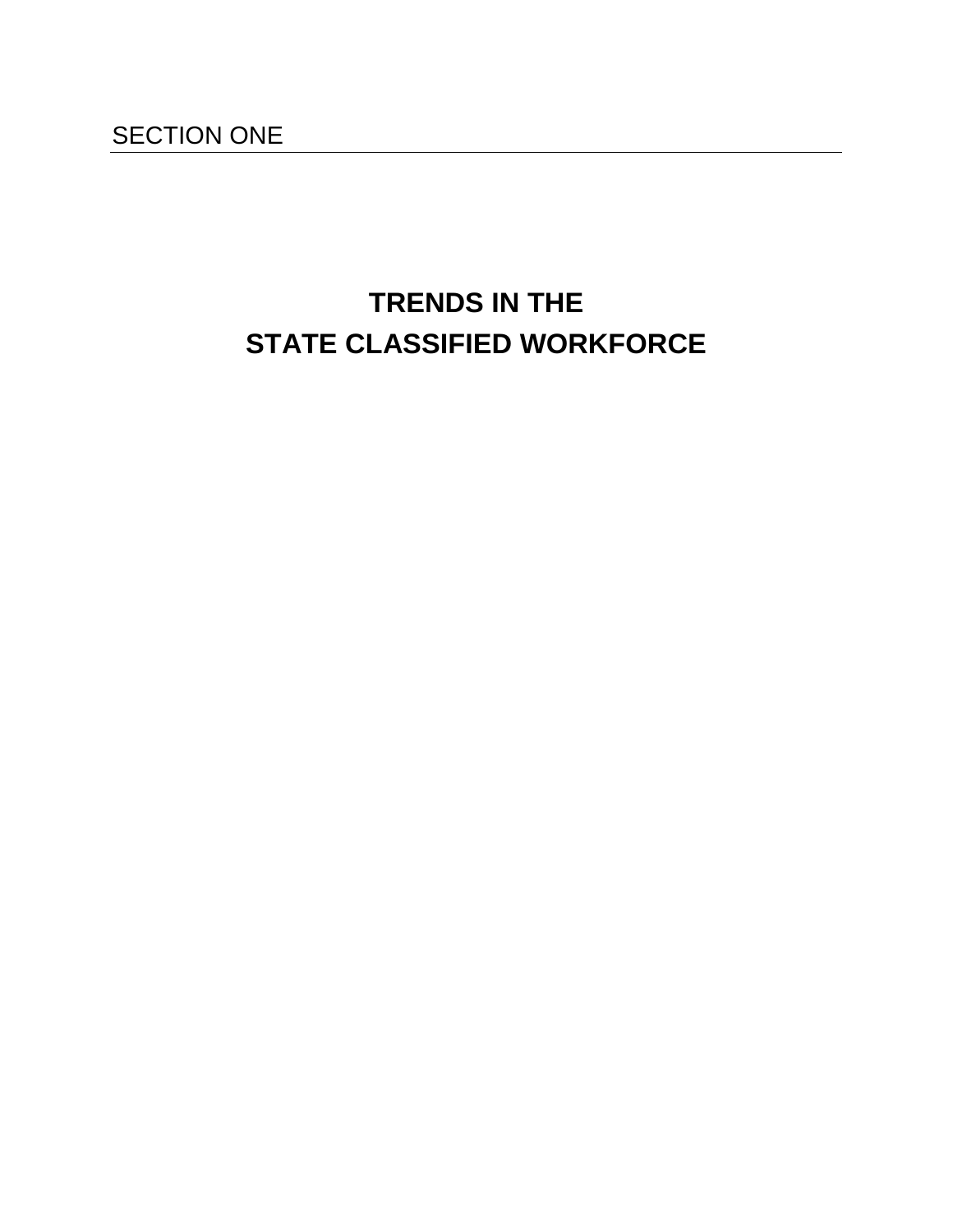#### STATE OF MICHIGAN ACTIVE CLASSIFIED EMPLOYMENT AVERAGES-STATEWIDE



Employment averages before fiscal year 2004-05 are based on counts of classified employees in full-time, parttime, permanent-intermittent, limited-term, seasonal, and noncareer positions for each month during the fiscal year. Comment:

> Beginning in FY 2004-05, this report reflects classified employees who are full-time, part-time, permanentintermittent, limited-term, seasonal, or noncareer in primary positions only. Beginning in FY 2011-12, this report reflects classified employees who are full-time, part-time, permanent-intermittent, limited-term, seasonal, noncareer, or on workers' compensation in primary positions only, except for the following noncareer appointments: STUDENT ASSISTANT-E, TRANSPORTATION AIDE-E, and STATE WORKER. As of September 23, 2017, these positions represent 90.3% of all noncareer appointments. Job-share positions are those occupied by two or more individuals scheduled to share a job by performing duties that would normally be assigned to one employee. For this report, the number of employees who job share is halved.

Michigan Civil Service Commission HWF09 Source: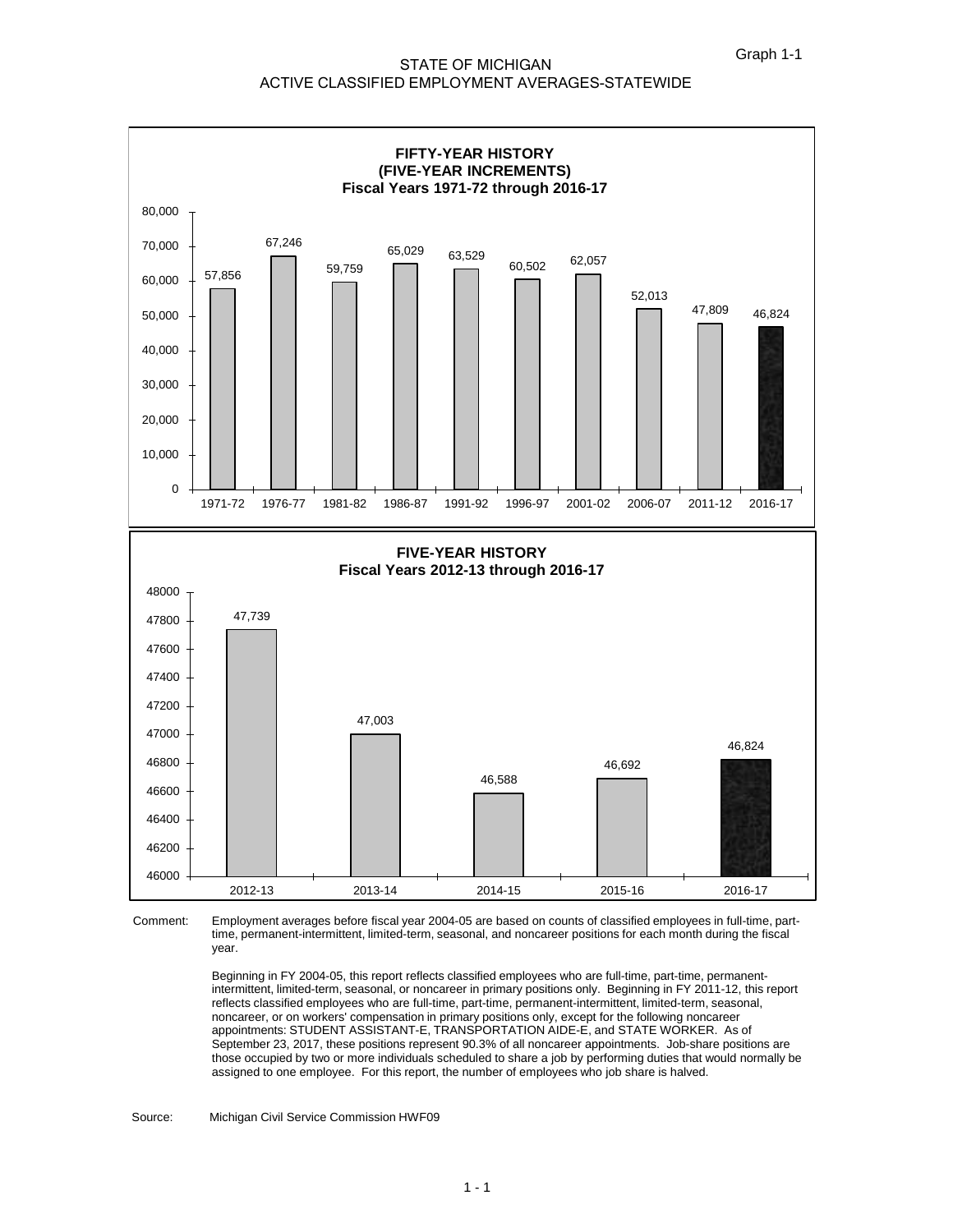#### **Fiscal Years 2012-13 through 2016-17 STATE OF MICHIGAN ACTIVE CLASSIFIED EMPLOYMENT FIGURES**



Comment: Employment levels typically increase during the summer when temporary seasonal hiring occurs.

Source: Michigan Civil Service Commission HWF03 for the last full pay period each month.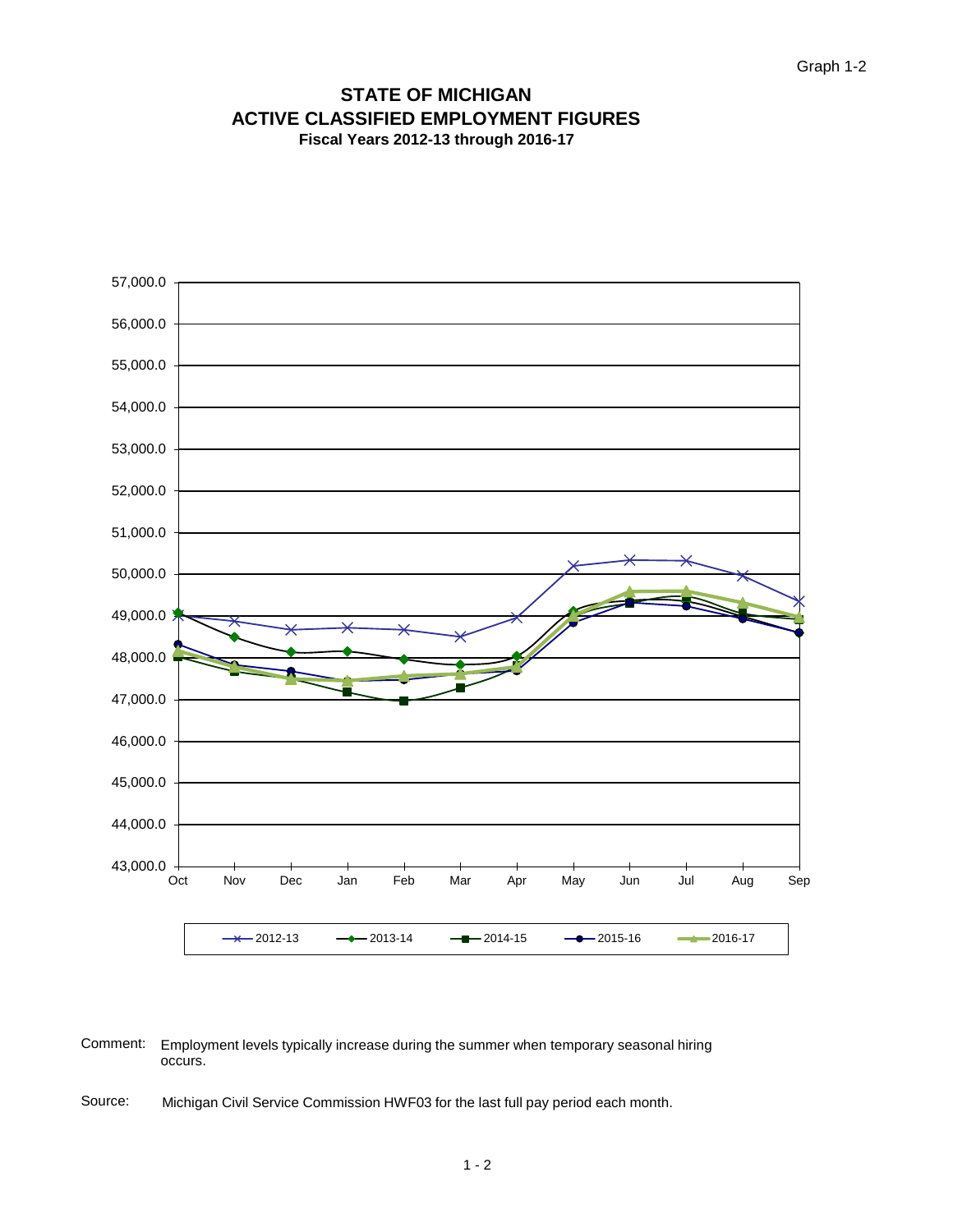### **ACTIVE CLASSIFIED EMPLOYEES BY EMPLOYEE STATUS WITH DEPARTMENT AND PROCESS LEVEL DETAIL**

**Pay End Date: September 23, 2017**

| <b>DEPARTMENT / PROCESS LEVEL</b>    |      | <b>FULL-</b><br><b>TIME</b> | <b>PART-</b><br><b>TIME</b> | <b>PERMANENT-</b><br><b>INTERMITTENT</b> | LIMITED-<br><b>TERM</b> | <b>SEASONAL CAREER</b> | <b>NON</b> | <b>WORKERS'</b><br><b>COMPENSATION</b> | <b>SUB-TOTAL</b> | <b>JOB SHARE</b><br>EMPLOYEES ADJUSTMENT EMPLOYEES | <b>TOTAL</b> |
|--------------------------------------|------|-----------------------------|-----------------------------|------------------------------------------|-------------------------|------------------------|------------|----------------------------------------|------------------|----------------------------------------------------|--------------|
|                                      |      |                             |                             |                                          |                         |                        |            |                                        |                  |                                                    |              |
| AGRICULTURE AND RURAL DVLPMNT        | 7901 | 424.0                       | 0.0                         | 3.0                                      | 9.0                     | 0.0                    | 22.0       | 1.0                                    | 459.0            | 0.0                                                | 459.0        |
| <b>AGRICULTURE AND RURAL DVLPMNT</b> |      | 424.0                       | 0.0                         | 3.0                                      | 9.0                     | 0.0                    | 22.0       | 1.0                                    | 459.0            | 0.0                                                | 459.0        |
| ATY GNRL CENTRAL OFFICE              | 1101 | 466.0                       | 1.0                         | 0.0                                      | 23.0                    | 0.0                    | 0.0        | 0.0                                    | 490.0            | 0.0                                                | 490.0        |
| <b>PACC</b>                          | 1102 | 9.0                         | 0.0                         | 0.0                                      | 1.0                     | 0.0                    | 0.0        | 0.0                                    | 10.0             | 0.0                                                | 10.0         |
| <b>ATTORNEY GENERAL</b>              |      | 475.0                       | 1.0                         | 0.0                                      | 24.0                    | 0.0                    | 0.0        | 0.0                                    | 500.0            | 0.0                                                | 500.0        |
| <b>LEGISLATIVE AUDITOR GENERAL</b>   | 0301 | 112.0                       | 0.0                         | 11.0                                     | 16.0                    | 0.0                    | 1.0        | 0.0                                    | 140.0            | 0.0                                                | 140.0        |
| <b>AUDITOR GENERAL</b>               |      | 112.0                       | 0.0                         | 11.0                                     | 16.0                    | 0.0                    | 1.0        | 0.0                                    | 140.0            | 0.0                                                | 140.0        |
| CIV RGHT CENTRAL OFFICE              | 1501 | 81.0                        | 0.0                         | 0.0                                      | 2.0                     | 0.0                    | 1.0        | 0.0                                    | 84.0             | 0.0                                                | 84.0         |
| <b>CIVIL RIGHTS</b>                  |      | 81.0                        | 0.0                         | 0.0                                      | 2.0                     | 0.0                    | 1.0        | 0.0                                    | 84.0             | 0.0                                                | 84.0         |
| CIVIL SERVICE COMMISSION             | 1901 | 408.0                       | 1.0                         | 3.0                                      | 18.0                    | 0.0                    | 19.0       | 0.0                                    | 449.0            | 0.0                                                | 449.0        |
| <b>CIVIL SERVICE COMMISSION</b>      |      | 408.0                       | 1.0                         | 3.0                                      | 18.0                    | 0.0                    | 19.0       | 0.0                                    | 449.0            | 0.0                                                | 449.0        |
| <b>DETROIT DETENTION CENTER</b>      | 4754 | 62.0                        | 0.0                         | 0.0                                      | 0.0                     | 0.0                    | 0.0        | 0.0                                    | 62.0             | 0.0                                                | 62.0         |
| <b>DETROIT REENTRY CENTER</b>        | 4764 | 245.0                       | 0.0                         | 0.0                                      | 1.0                     | 0.0                    | 0.0        | 0.0                                    | 246.0            | 0.0                                                | 246.0        |
| DOC-ADRIAN/GUS HARRISON FAC          | 4729 | 476.0                       | 0.0                         | 2.0                                      | 1.0                     | 0.0                    | 0.0        | 7.0                                    | 486.0            | 0.0                                                | 486.0        |
| DOC-ALGER MAX SECURITY CORRECT       | 4735 | 249.0                       | 0.0                         | 0.0                                      | 1.0                     | 0.0                    | 0.0        | 0.0                                    | 250.0            | 0.0                                                | 250.0        |
| <b>DOC-BARAGA FACILITY</b>           | 4740 | 289.0                       | 0.0                         | 0.0                                      | 0.0                     | 0.0                    | 0.0        | 1.0                                    | 290.0            | 0.0                                                | 290.0        |
| DOC-BELLAMY CREEK FACILITY           | 4748 | 404.0                       | 0.0                         | 0.0                                      | 1.0                     | 0.0                    | 0.0        | 0.0                                    | 405.0            | 0.0                                                | 405.0        |
| DOC-BROOKS FACTY/MUSKEGON TEMP       | 4730 | 459.0                       | 0.0                         | 0.0                                      | 1.0                     | 0.0                    | 0.0        | 0.0                                    | 460.0            | 0.0                                                | 460.0        |
| DOC-CARSON CITY FAC/CARSON CIT       | 4731 | 418.0                       | 0.0                         | 0.0                                      | 0.0                     | 0.0                    | 2.0        | 2.0                                    | 422.0            | 0.0                                                | 422.0        |
| DOC-CENTRAL MICHIGAN FACILITY        | 4744 | 403.0                       | 0.0                         | 0.0                                      | 1.0                     | 0.0                    | 0.0        | 0.0                                    | 404.0            | 0.0                                                | 404.0        |
| DOC-CHIPPEWA FAC/CHIPPEWA TEM        | 4732 | 476.0                       | 1.0                         | 0.0                                      | 0.0                     | 0.0                    | 1.0        | 1.0                                    | 479.0            | 0.0                                                | 479.0        |
| DOC-COOPER STREET FACILITY           | 4752 | 379.0                       | 5.0                         | 0.0                                      | 1.0                     | 0.0                    | 0.0        | 1.0                                    | 386.0            | 0.0                                                | 386.0        |
| DOC-CORRECTN CENTRAL OFFICE          | 4702 | 507.0                       | 0.0                         | 0.0                                      | 15.0                    | 0.0                    | 40.0       | 0.0                                    | 562.0            | 0.0                                                | 562.0        |
| <b>DOC-COTTON FACILITY</b>           | 4720 | 397.0                       | 0.0                         | 0.0                                      | 3.0                     | 0.0                    | 0.0        | 0.0                                    | 400.0            | 0.0                                                | 400.0        |
| <b>DOC-EGELER FACILITY</b>           | 4727 | 553.0                       | 1.0                         | 0.0                                      | 1.0                     | 0.0                    | 0.0        | 2.0                                    | 557.0            | 0.0                                                | 557.0        |
| DOC-FIELD OPERATION REGION III       | 4763 | 803.0                       | 7.0                         | 1.0                                      | 2.0                     | 0.0                    | 0.0        | 0.0                                    | 813.0            | 0.0                                                | 813.0        |
| <b>DOC-FIELD OPERATIONS REGION I</b> | 4761 | 812.0                       | 1.0                         | 0.0                                      | 2.0                     | 0.0                    | 0.0        | 3.0                                    | 818.0            | 0.0                                                | 818.0        |
| DOC-HANDLON MI TRAINING UNT          | 4705 | 300.0                       | 0.0                         | 0.0                                      | 3.0                     | 0.0                    | 0.0        | 0.0                                    | 303.0            | 0.0                                                | 303.0        |
| DOC-HURON VALLEY CORR COMPLEX        | 4715 | 553.0                       | 3.0                         | 0.0                                      | 1.0                     | 0.0                    | 0.0        | 1.0                                    | 558.0            | 0.0                                                | 558.0        |
| DOC-IONIA MAXIMUM FACILITY           | 4724 | 276.0                       | 0.0                         | 0.0                                      | 1.0                     | 0.0                    | 0.0        | 1.0                                    | 278.0            | 0.0                                                | 278.0        |
| DOC-JACKSON CENTRAL REGION           | 4750 | 94.0                        | 0.0                         | 0.0                                      | 0.0                     | 0.0                    | 0.0        | 0.0                                    | 94.0             | 0.0                                                | 94.0         |
| DOC-KINROSS CORRECTIONAL FCLTY       | 4712 | 272.0                       | 0.0                         | 0.0                                      | 1.0                     | 0.0                    | 0.0        | 1.0                                    | 274.0            | 0.0                                                | 274.0        |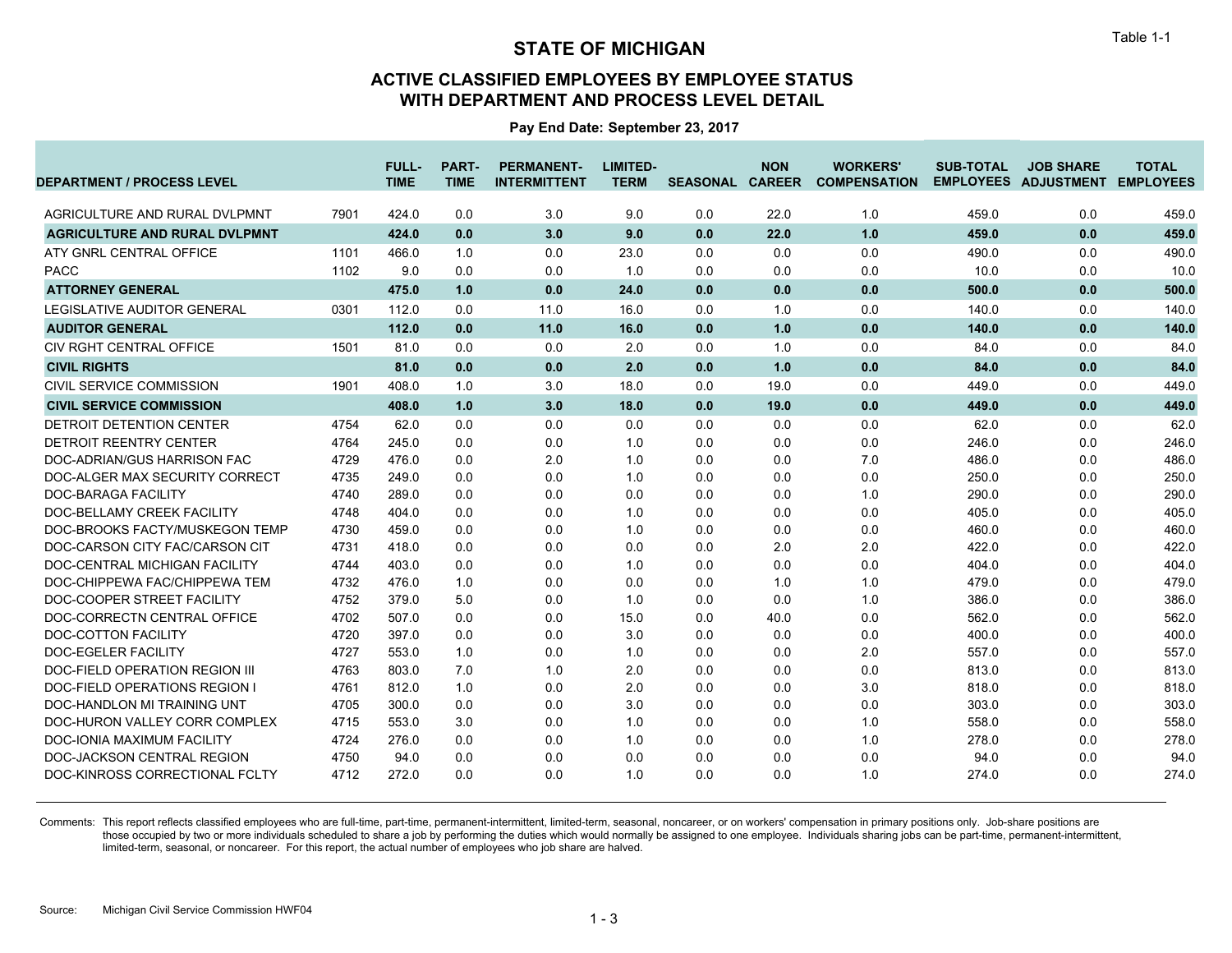### **ACTIVE CLASSIFIED EMPLOYEES BY EMPLOYEE STATUS WITH DEPARTMENT AND PROCESS LEVEL DETAIL**

**Pay End Date: September 23, 2017**

| <b>DEPARTMENT / PROCESS LEVEL</b>         |      | FULL-<br><b>TIME</b> | <b>PART-</b><br><b>TIME</b> | <b>PERMANENT-</b><br><b>INTERMITTENT</b> | <b>LIMITED-</b><br><b>TERM</b> | <b>SEASONAL CAREER</b> | <b>NON</b> | <b>WORKERS'</b><br><b>COMPENSATION</b> | <b>SUB-TOTAL</b> | <b>JOB SHARE</b><br>EMPLOYEES ADJUSTMENT EMPLOYEES | <b>TOTAL</b> |
|-------------------------------------------|------|----------------------|-----------------------------|------------------------------------------|--------------------------------|------------------------|------------|----------------------------------------|------------------|----------------------------------------------------|--------------|
| DOC-LAKELAND MENS FACILITY                | 4718 | 280.0                | 0.0                         | 0.0                                      | 1.0                            | 0.0                    | 0.0        | 0.0                                    | 281.0            | 0.0                                                | 281.0        |
| <b>DOC-MACOMB FACILITY</b>                | 4741 | 317.0                | 1.0                         | 0.0                                      | 1.0                            | 0.0                    | 0.0        | 3.0                                    | 322.0            | 0.0                                                | 322.0        |
| DOC-MARQUETTE BRANCH PRISON               | 4706 | 335.0                | 1.0                         | 0.0                                      | 1.0                            | 0.0                    | 0.0        | 1.0                                    | 338.0            | 0.0                                                | 338.0        |
| DOC-MAXEY CORRECTIONAL                    | 4749 | 285.0                | 0.0                         | 0.0                                      | 1.0                            | 0.0                    | 0.0        | 1.0                                    | 287.0            | 0.0                                                | 287.0        |
| DOC-MICHIGAN REFORMATORY                  | 4707 | 278.0                | 0.0                         | 0.0                                      | 1.0                            | 0.0                    | 1.0        | 1.0                                    | 281.0            | 0.0                                                | 281.0        |
| <b>DOC-MICHIGAN STATE INDUSTRIES</b>      | 4709 | 52.0                 | 0.0                         | 0.0                                      | 0.0                            | 0.0                    | 1.0        | 0.0                                    | 53.0             | 0.0                                                | 53.0         |
| <b>DOC-MUSKEGON FACILITY</b>              | 4704 | 217.0                | 0.0                         | 0.0                                      | 1.0                            | 0.0                    | 0.0        | 0.0                                    | 218.0            | 0.0                                                | 218.0        |
| DOC-NEWBERRY FACILITY                     | 4743 | 209.0                | 0.0                         | 2.0                                      | 1.0                            | 0.0                    | 0.0        | 0.0                                    | 212.0            | 0.0                                                | 212.0        |
| <b>DOC-OAKS FACILITY</b>                  | 4739 | 292.0                | 1.0                         | 0.0                                      | 1.0                            | 0.0                    | 0.0        | 3.0                                    | 297.0            | 0.0                                                | 297.0        |
| <b>DOC-OJIBWAY FACILITY</b>               | 4746 | 199.0                | 2.0                         | 0.0                                      | 1.0                            | 0.0                    | 1.0        | 0.0                                    | 203.0            | 0.0                                                | 203.0        |
| <b>DOC-PARNALL FACILITY</b>               | 4751 | 267.0                | 0.0                         | 1.0                                      | 4.0                            | 0.0                    | 0.0        | 0.0                                    | 272.0            | 0.5                                                | 271.5        |
| <b>DOC-SAGINAW FACILITY</b>               | 4742 | 292.0                | 0.0                         | 0.0                                      | 2.0                            | 0.0                    | 2.0        | 3.0                                    | 299.0            | 0.0                                                | 299.0        |
| <b>DOC-ST. LOUIS FACILITY</b>             | 4733 | 319.0                | 0.0                         | 1.0                                      | 2.0                            | 0.0                    | 0.0        | 2.0                                    | 324.0            | 0.0                                                | 324.0        |
| DOC-THUMB FACILITY                        | 4725 | 307.0                | 0.0                         | 0.0                                      | 1.0                            | 0.0                    | 1.0        | 2.0                                    | 311.0            | 0.0                                                | 311.0        |
| NTHRN REGION ADMIN AND SUPPORT            | 4714 | 31.0                 | 0.0                         | 0.0                                      | 1.0                            | 0.0                    | 0.0        | 0.0                                    | 32.0             | 0.0                                                | 32.0         |
| SOUTHERN REGION - IONIA                   | 4711 | 33.0                 | 0.0                         | 0.0                                      | 0.0                            | 0.0                    | 0.0        | 0.0                                    | 33.0             | 0.0                                                | 33.0         |
| <b>CORRECTIONS</b>                        |      | 12,140.0             | 23.0                        | 7.0                                      | 55.0                           | 0.0                    | 49.0       | 36.0                                   | 12,310.0         | 0.5                                                | 12,309.5     |
| <b>EDUCATION</b>                          | 3103 | 432.0                | 3.0                         | 3.0                                      | 23.0                           | 48.0                   | 12.0       | 0.0                                    | 521.0            | 0.0                                                | 521.0        |
| <b>EDUCATION</b>                          |      | 432.0                | 3.0                         | 3.0                                      | 23.0                           | 48.0                   | 12.0       | 0.0                                    | 521.0            | 0.0                                                | 521.0        |
| DEQ-ENVIRONMENTAL QUALITY                 | 7601 | 1.091.0              | 3.0                         | 15.0                                     | 35.0                           | 0.0                    | 14.0       | 0.0                                    | 1,158.0          | 0.5                                                | 1,157.5      |
| <b>ENVIRONMENTAL QUALITY</b>              |      | 1,091.0              | 3.0                         | 15.0                                     | 35.0                           | 0.0                    | 14.0       | 0.0                                    | 1,158.0          | 0.5                                                | 1,157.5      |
| OFFICE OF THE GOVERNOR                    | 0101 | 0.0                  | 0.0                         | 1.0                                      | 59.0                           | 0.0                    | 0.0        | 0.0                                    | 60.0             | 0.0                                                | 60.0         |
| <b>EXECUTIVE OFFICE</b>                   |      | 0.0                  | 0.0                         | 1.0                                      | 59.0                           | 0.0                    | 0.0        | 0.0                                    | 60.0             | 0.0                                                | 60.0         |
| DEPT OF INS AND FIN SERVICE               | 6501 | 273.0                | 1.0                         | 0.0                                      | 21.0                           | 0.0                    | 6.0        | 0.0                                    | 301.0            | 0.0                                                | 301.0        |
| <b>INSURANCE AND FINANCIAL SERV</b>       |      | 273.0                | 1.0                         | 0.0                                      | 21.0                           | 0.0                    | 6.0        | 0.0                                    | 301.0            | 0.0                                                | 301.0        |
| LICENSING & REGULATORY AFFAIRS            | 6401 | 1,832.0              | 2.0                         | 9.0                                      | 50.0                           | 6.0                    | 61.0       | 1.0                                    | 1,961.0          | 0.0                                                | 1,961.0      |
| <b>LICENSING &amp; REGULATORY AFFAIRS</b> |      | 1,832.0              | 2.0                         | 9.0                                      | 50.0                           | 6.0                    | 61.0       | 1.0                                    | 1,961.0          | 0.0                                                | 1,961.0      |
| MDHHS-CARO CENTER                         | 3902 | 285.0                | 0.0                         | 0.0                                      | 37.0                           | 0.0                    | 0.0        | 4.0                                    | 326.0            | 0.0                                                | 326.0        |
| MDHHS-COM HEALTH CENTRAL OFF              | 3901 | 1.257.0              | 0.0                         | 2.0                                      | 38.0                           | 0.0                    | 17.0       | 1.0                                    | 1.315.0          | 0.0                                                | 1,315.0      |
| MDHHS-CTR FORENSIC PSYCHIATRY             | 3920 | 516.0                | 1.0                         | 0.0                                      | 2.0                            | 0.0                    | 6.0        | 2.0                                    | 527.0            | 0.0                                                | 527.0        |
| MDHHS-HAWTHORN CTR NORTHVILLE             | 3906 | 215.0                | 0.0                         | 0.0                                      | 6.0                            | 0.0                    | 6.0        | 5.0                                    | 232.0            | 0.0                                                | 232.0        |
| MDHHS-KALAMAZOO PSYCHIATRIC HS            | 3909 | 396.0                | 0.0                         | 0.0                                      | 37.0                           | 0.0                    | 0.0        | 5.0                                    | 438.0            | 0.0                                                | 438.0        |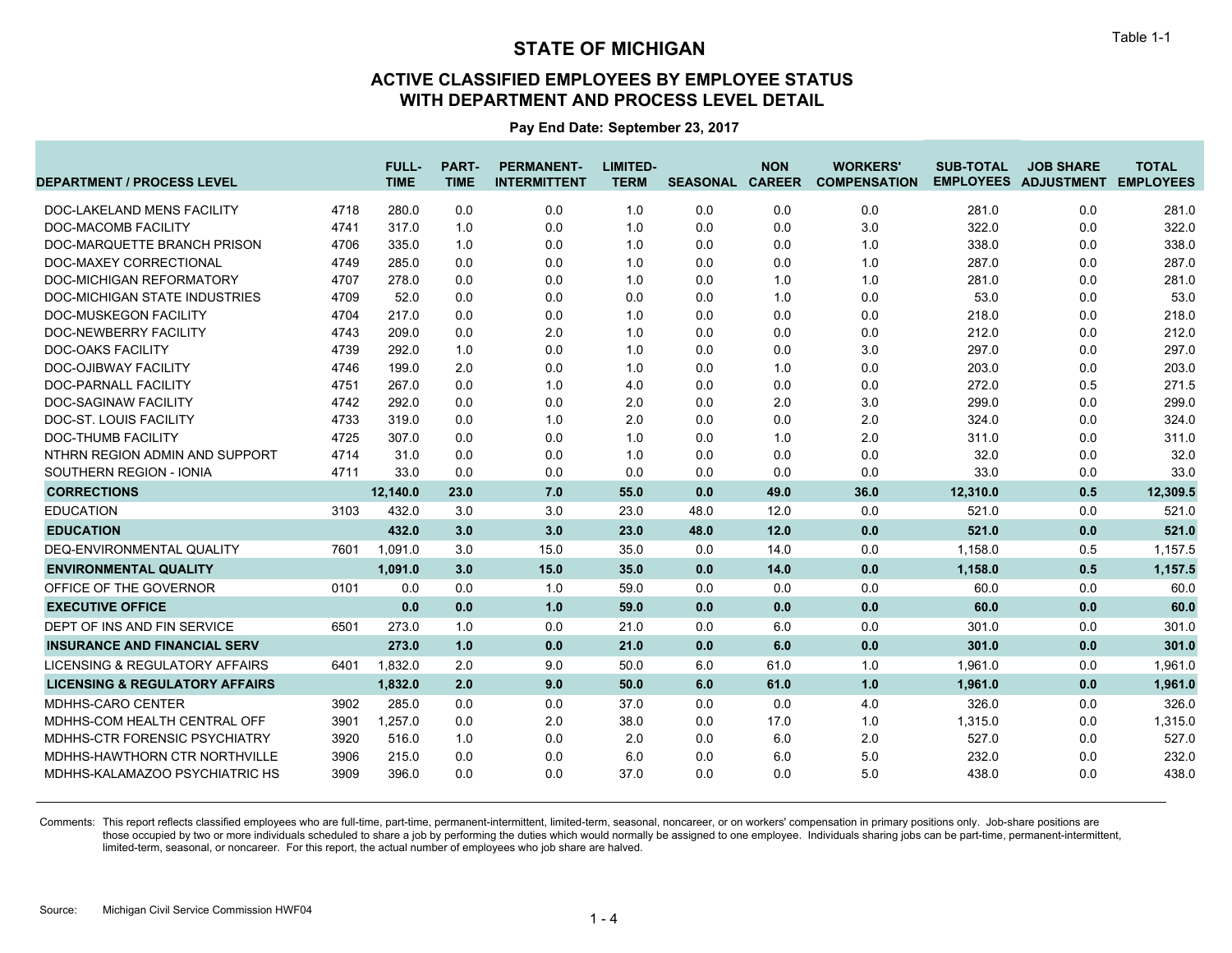### **ACTIVE CLASSIFIED EMPLOYEES BY EMPLOYEE STATUS WITH DEPARTMENT AND PROCESS LEVEL DETAIL**

**Pay End Date: September 23, 2017**

| <b>DEPARTMENT / PROCESS LEVEL</b>             | <b>FULL-</b><br><b>TIME</b> | <b>PART-</b><br><b>TIME</b> | <b>PERMANENT-</b><br><b>INTERMITTENT</b> | <b>LIMITED-</b><br><b>TERM</b> | <b>SEASONAL CAREER</b> | <b>NON</b> | <b>WORKERS'</b><br><b>COMPENSATION</b> | <b>SUB-TOTAL</b> | <b>JOB SHARE</b><br><b>EMPLOYEES ADJUSTMENT EMPLOYEES</b> | <b>TOTAL</b> |
|-----------------------------------------------|-----------------------------|-----------------------------|------------------------------------------|--------------------------------|------------------------|------------|----------------------------------------|------------------|-----------------------------------------------------------|--------------|
| MDHHS-OFF OF THE INSPECTOR GEN<br>3947        | 41.0                        | 0.0                         | 0.0                                      | 0.0                            | 0.0                    | 0.0        | 0.0                                    | 41.0             | 0.0                                                       | 41.0         |
| MDHHS-WALTER P.REUTHER PSY HS<br>3945         | 330.0                       | 0.0                         | 0.0                                      | 3.0                            | 0.0                    | 2.0        | 2.0                                    | 337.0            | 0.0                                                       | 337.0        |
| <b>MDHHS - COMMUNITY HEALTH</b>               | 3,040.0                     | 1.0                         | 2.0                                      | 123.0                          | 0.0                    | 31.0       | 19.0                                   | 3,216.0          | 0.0                                                       | 3,216.0      |
| MDHHS-BERRIEN COUNTY<br>4322                  | 145.0                       | 0.0                         | 0.0                                      | 3.0                            | 3.0                    | 0.0        | 0.0                                    | 151.0            | 0.0                                                       | 151.0        |
| 4323<br>MDHHS-CALHOUN COUNTY                  | 144.0                       | 0.0                         | 0.0                                      | 2.0                            | 0.0                    | 0.0        | 0.0                                    | 146.0            | 0.0                                                       | 146.0        |
| MDHHS-COUNTIES<br>4308                        | 2.616.0                     | 0.0                         | 0.0                                      | 61.0                           | 25.0                   | 0.0        | 2.0                                    | 2,704.0          | 0.0                                                       | 2,704.0      |
| MDHHS-DPT OF HUMAN SVC CNTL OF<br>4301        | 2.769.0                     | 0.0                         | 7.0                                      | 73.0                           | 32.0                   | 13.0       | 1.0                                    | 2,895.0          | 0.0                                                       | 2,895.0      |
| 4302<br>MDHHS-GENESEE COUNTY                  | 429.0                       | 0.0                         | 0.0                                      | 21.0                           | 0.0                    | 0.0        | 0.0                                    | 450.0            | 0.0                                                       | 450.0        |
| <b>MDHHS-INGHAM COUNTY</b><br>4312            | 234.0                       | 0.0                         | 0.0                                      | 21.0                           | 1.0                    | 0.0        | 0.0                                    | 256.0            | 0.0                                                       | 256.0        |
| MDHHS-INSTITUTIONS<br>4307                    | 63.0                        | 0.0                         | 16.0                                     | 1.0                            | 0.0                    | 0.0        | 0.0                                    | 80.0             | 0.0                                                       | 80.0         |
| MDHHS-JACKSON COUNTY<br>4315                  | 153.0                       | 0.0                         | 0.0                                      | 5.0                            | 0.0                    | 0.0        | 0.0                                    | 158.0            | 0.0                                                       | 158.0        |
| MDHHS-KALAMAZOO COUNTY<br>4314                | 254.0                       | 0.0                         | 0.0                                      | 6.0                            | 0.0                    | 0.0        | 0.0                                    | 260.0            | 0.0                                                       | 260.0        |
| MDHHS-KENT COUNTY<br>4303                     | 428.0                       | 0.0                         | 0.0                                      | 2.0                            | 8.0                    | 0.0        | 0.0                                    | 438.0            | 0.0                                                       | 438.0        |
| MDHHS-MACOMB COUNTY<br>4304                   | 432.0                       | 0.0                         | 0.0                                      | 6.0                            | 0.0                    | 0.0        | 1.0                                    | 439.0            | 3.5                                                       | 435.5        |
| MDHHS-MUSKEGON COUNTY<br>4324                 | 218.0                       | 0.0                         | 0.0                                      | 1.0                            | 0.0                    | 0.0        | 0.0                                    | 219.0            | 0.0                                                       | 219.0        |
| MDHHS-OAKLAND COUNTY<br>4305                  | 470.0                       | 0.0                         | 0.0                                      | 42.0                           | 0.0                    | 0.0        | 0.0                                    | 512.0            | 0.0                                                       | 512.0        |
| 4313<br>MDHHS-SAGINAW COUNTY                  | 169.0                       | 0.0                         | 0.0                                      | 7.0                            | 0.0                    | 0.0        | 0.0                                    | 176.0            | 0.0                                                       | 176.0        |
| MDHHS-WASHTENAW<br>4325                       | 148.0                       | 0.0                         | 0.0                                      | 14.0                           | 0.0                    | 0.0        | 1.0                                    | 163.0            | 0.0                                                       | 163.0        |
| MDHHS-WAYNE COUNTY DSS<br>4306                | 79.0                        | 0.0                         | 0.0                                      | 9.0                            | 0.0                    | 0.0        | 0.0                                    | 88.0             | 0.0                                                       | 88.0         |
| MDHHS-WAYNE COUNTY O.C.Y.S.<br>4320           | 589.0                       | 0.0                         | 0.0                                      | 0.0                            | 0.0                    | 1.0        | 1.0                                    | 591.0            | 0.0                                                       | 591.0        |
| MDHHS-WAYNE COUNTY ZONE 3<br>4318             | 447.0                       | 0.0                         | 0.0                                      | 10.0                           | 0.0                    | 0.0        | 0.0                                    | 457.0            | 0.0                                                       | 457.0        |
| MDHHS-WAYNE COUNTY ZONE 4<br>4319             | 425.0                       | 0.0                         | 0.0                                      | 3.0                            | 0.0                    | 0.0        | 2.0                                    | 430.0            | 0.0                                                       | 430.0        |
| MDHHS-WAYNE COUNTY ZONE L<br>4316             | 344.0                       | 0.0                         | 0.0                                      | 5.0                            | 0.0                    | 0.0        | 0.0                                    | 349.0            | 0.0                                                       | 349.0        |
| <b>MDHHS - HUMAN SERVICES</b>                 | 10,556.0                    | 0.0                         | 23.0                                     | 292.0                          | 69.0                   | 14.0       | 8.0                                    | 10,962.0         | 3.5                                                       | 10,958.5     |
| D.J. JACOBETTI HOME FOR VETERA<br>5103        | 164.0                       | 5.0                         | 4.0                                      | 5.0                            | 0.0                    | 2.0        | 1.0                                    | 181.0            | 0.5                                                       | 180.5        |
| <b>GRAND RAPIDS HOME FOR VETERANS</b><br>5102 | 188.0                       | 13.0                        | 18.0                                     | 2.0                            | 1.0                    | 8.0        | 0.0                                    | 230.0            | 0.0                                                       | 230.0        |
| MIL AFFR CENTRAL OFFICE<br>5101               | 286.0                       | 0.0                         | 7.0                                      | 30.0                           | 22.0                   | 25.0       | 0.0                                    | 370.0            | 0.0                                                       | 370.0        |
| <b>MILITARY &amp; VETERAN AFFAIRS</b>         | 638.0                       | 18.0                        | 29.0                                     | 37.0                           | 23.0                   | 35.0       | 1.0                                    | 781.0            | 0.5                                                       | 780.5        |
| <b>DNR-NATURAL RESOURCES</b><br>7501          | 1.374.0                     | 1.0                         | 53.0                                     | 34.0                           | 265.0                  | 1,130.0    | 3.0                                    | 2,860.0          | 0.0                                                       | 2,860.0      |
| <b>NATURAL RESOURCES</b>                      | 1,374.0                     | 1.0                         | 53.0                                     | 34.0                           | 265.0                  | 1,130.0    | 3.0                                    | 2,860.0          | 0.0                                                       | 2,860.0      |
| DEPARTMENT OF STATE<br>2301                   | 1,172.0                     | 0.0                         | 87.0                                     | 43.0                           | 0.0                    | 228.0      | 0.0                                    | 1,530.0          | 0.0                                                       | 1,530.0      |
| <b>STATE</b>                                  | 1.172.0                     | 0.0                         | 87.0                                     | 43.0                           | 0.0                    | 228.0      | 0.0                                    | 1,530.0          | 0.0                                                       | 1,530.0      |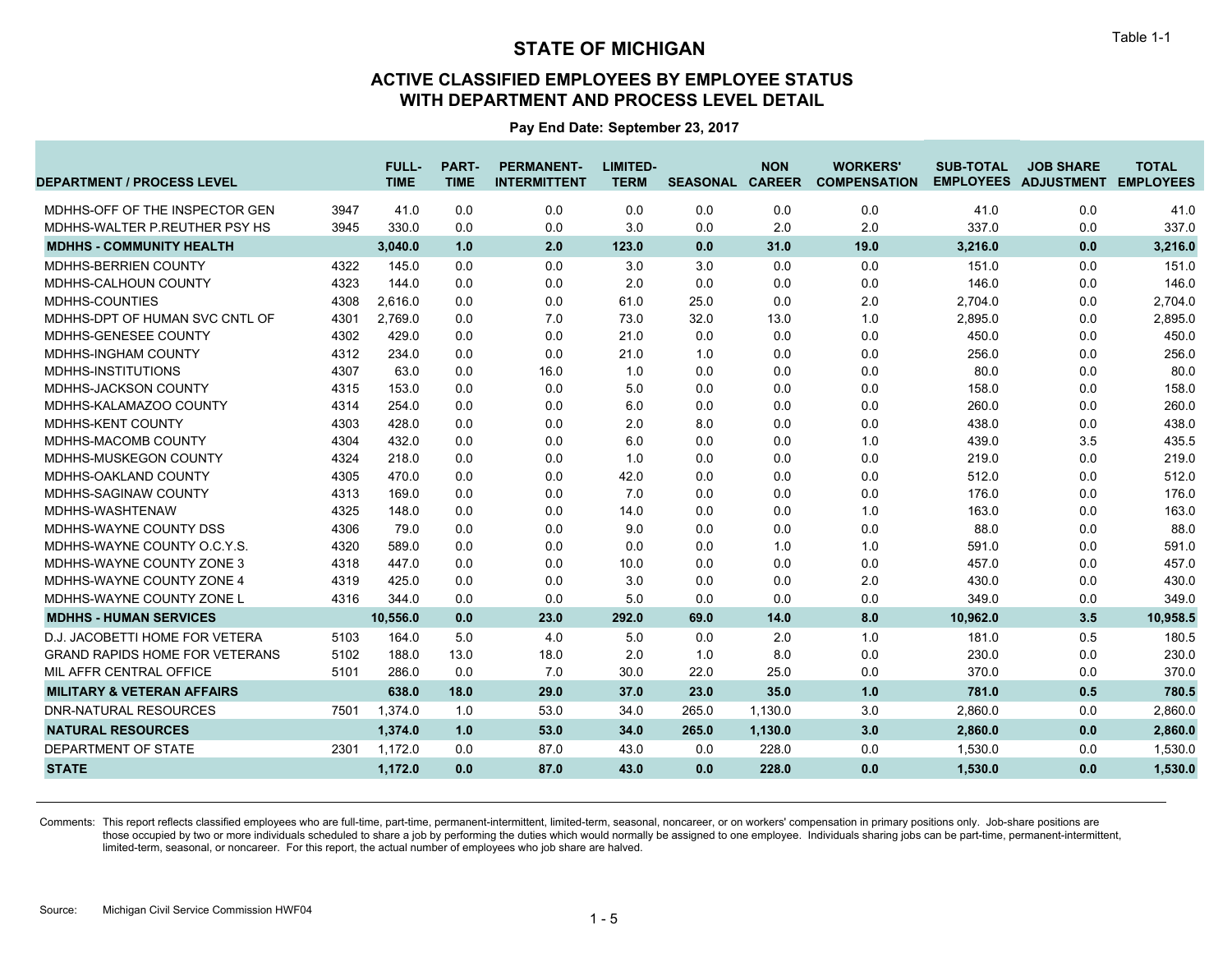### **ACTIVE CLASSIFIED EMPLOYEES BY EMPLOYEE STATUS WITH DEPARTMENT AND PROCESS LEVEL DETAIL**

**Pay End Date: September 23, 2017**

| <b>DEPARTMENT / PROCESS LEVEL</b>          |      | <b>FULL-</b><br><b>TIME</b> | <b>PART-</b><br><b>TIME</b> | <b>PERMANENT-</b><br><b>INTERMITTENT</b> | LIMITED-<br><b>TERM</b> | <b>SEASONAL</b> | <b>NON</b><br><b>CAREER</b> | <b>WORKERS'</b><br><b>COMPENSATION</b> | <b>SUB-TOTAL</b><br><b>EMPLOYEES</b> | <b>JOB SHARE</b><br><b>ADJUSTMENT</b> | <b>TOTAL</b><br><b>EMPLOYEES</b> |
|--------------------------------------------|------|-----------------------------|-----------------------------|------------------------------------------|-------------------------|-----------------|-----------------------------|----------------------------------------|--------------------------------------|---------------------------------------|----------------------------------|
| <b>STATE POLICE</b>                        | 5501 | 2,875.0                     | 11.0                        | 9.0                                      | 47.0                    | 0.0             | 17.0                        | 9.0                                    | 2,968.0                              | 0.0                                   | 2,968.0                          |
| <b>STATE POLICE</b>                        |      | 2,875.0                     | 11.0                        | 9.0                                      | 47.0                    | 0.0             | 17.0                        | 9.0                                    | 2,968.0                              | 0.0                                   | 2,968.0                          |
| TED - LANDBANK AUTHORITY                   | 1802 | 5.0                         | 0.0                         | 0.0                                      | 0.0                     | 0.0             | 0.0                         | 0.0                                    | 5.0                                  | 0.0                                   | 5.0                              |
| TED - MSF - MEDC                           | 1804 | 121.0                       | 0.0                         | 0.0                                      | 6.0                     | 0.0             | 1.0                         | 0.0                                    | 128.0                                | 0.0                                   | 128.0                            |
| <b>TED - MSHDA</b>                         | 1803 | 251.0                       | 4.0                         | 4.0                                      | 11.0                    | 0.0             | 14.0                        | 0.0                                    | 284.0                                | 0.0                                   | 284.0                            |
| TED - TALENT INVESTMENT AGY                | 1801 | 718.0                       | 2.0                         | 0.0                                      | 52.0                    | 3.0             | 4.0                         | 0.0                                    | 779.0                                | 0.0                                   | 779.0                            |
| <b>TALENT &amp; ECONOMIC DEVELOPMENT</b>   |      | 1,095.0                     | 6.0                         | 4.0                                      | 69.0                    | 3.0             | 19.0                        | 0.0                                    | 1,196.0                              | 0.0                                   | 1,196.0                          |
| DTMB-CHIEF COMPLIANCE OFF                  | 0741 | 0.0                         | 0.0                         | 0.0                                      | 1.0                     | 0.0             | 0.0                         | 0.0                                    | 1.0                                  | 0.0                                   | 1.0                              |
| TECH. MGMT AND BUDGET - IT                 | 0801 | 1.790.0                     | 1.0                         | 0.0                                      | 40.0                    | 0.0             | 80.0                        | 0.0                                    | 1,911.0                              | 0.0                                   | 1,911.0                          |
| TECH. MGMT AND BUDGET - MB                 | 0701 | 1,002.0                     | 15.0                        | 2.0                                      | 81.0                    | 0.0             | 52.0                        | 0.0                                    | 1,152.0                              | 0.0                                   | 1,152.0                          |
| <b>TECHNOLOGY, MANAGEMENT &amp; BUDGET</b> |      | 2,792.0                     | 16.0                        | 2.0                                      | 122.0                   | 0.0             | 132.0                       | 0.0                                    | 3,064.0                              | 0.0                                   | 3,064.0                          |
| BRIDGE AUTHORITIES-INTERNATION             | 5903 | 31.0                        | 0.0                         | 0.0                                      | 0.0                     | 0.0             | 36.0                        | 0.0                                    | 67.0                                 | 0.0                                   | 67.0                             |
| BRIDGE AUTHORITIES-MACKINAC                | 5902 | 34.0                        | 0.0                         | 21.0                                     | 31.0                    | 0.0             | 10.0                        | 1.0                                    | 97.0                                 | 0.0                                   | 97.0                             |
| <b>TRANSPORTATION CENTRAL OFFICE</b>       | 5901 | 2,333.0                     | 4.0                         | 17.0                                     | 64.0                    | 16.0            | 188.0                       | 9.0                                    | 2,631.0                              | 1.0                                   | 2,630.0                          |
| <b>TRANSPORTATION</b>                      |      | 2,398.0                     | 4.0                         | 38.0                                     | 95.0                    | 16.0            | 234.0                       | 10.0                                   | 2,795.0                              | 1.0                                   | 2,794.0                          |
| <b>BUREAU OF STATE LOTTERY</b>             | 2795 | 172.0                       | 0.0                         | 0.0                                      | 4.0                     | 0.0             | 28.0                        | 0.0                                    | 204.0                                | 0.0                                   | 204.0                            |
| <b>GAMING CONTROL</b>                      | 2707 | 117.0                       | 0.0                         | 3.0                                      | 11.0                    | 0.0             | 10.0                        | 0.0                                    | 141.0                                | 0.0                                   | 141.0                            |
| STATE BUILDING AUTHORITY                   | 2704 | 3.0                         | 0.0                         | 0.0                                      | 0.0                     | 0.0             | 0.0                         | 0.0                                    | 3.0                                  | 0.0                                   | 3.0                              |
| <b>TREASURY CENTRAL PAYROLL</b>            | 2701 | 1.258.0                     | 0.0                         | 3.0                                      | 38.0                    | 0.0             | 21.0                        | 1.0                                    | 1,321.0                              | 0.0                                   | 1,321.0                          |
| <b>TREASURY</b>                            |      | 1,550.0                     | 0.0                         | 6.0                                      | 53.0                    | 0.0             | 59.0                        | 1.0                                    | 1,669.0                              | 0.0                                   | 1,669.0                          |
| <b>STATEWIDE TOTAL</b>                     |      | 44,758.0                    | 91.0                        | 305.0                                    | 1.227.0                 | 430.0           | 2,084.0                     | 89.0                                   | 48,984.0                             | 6.0                                   | 48,978.0                         |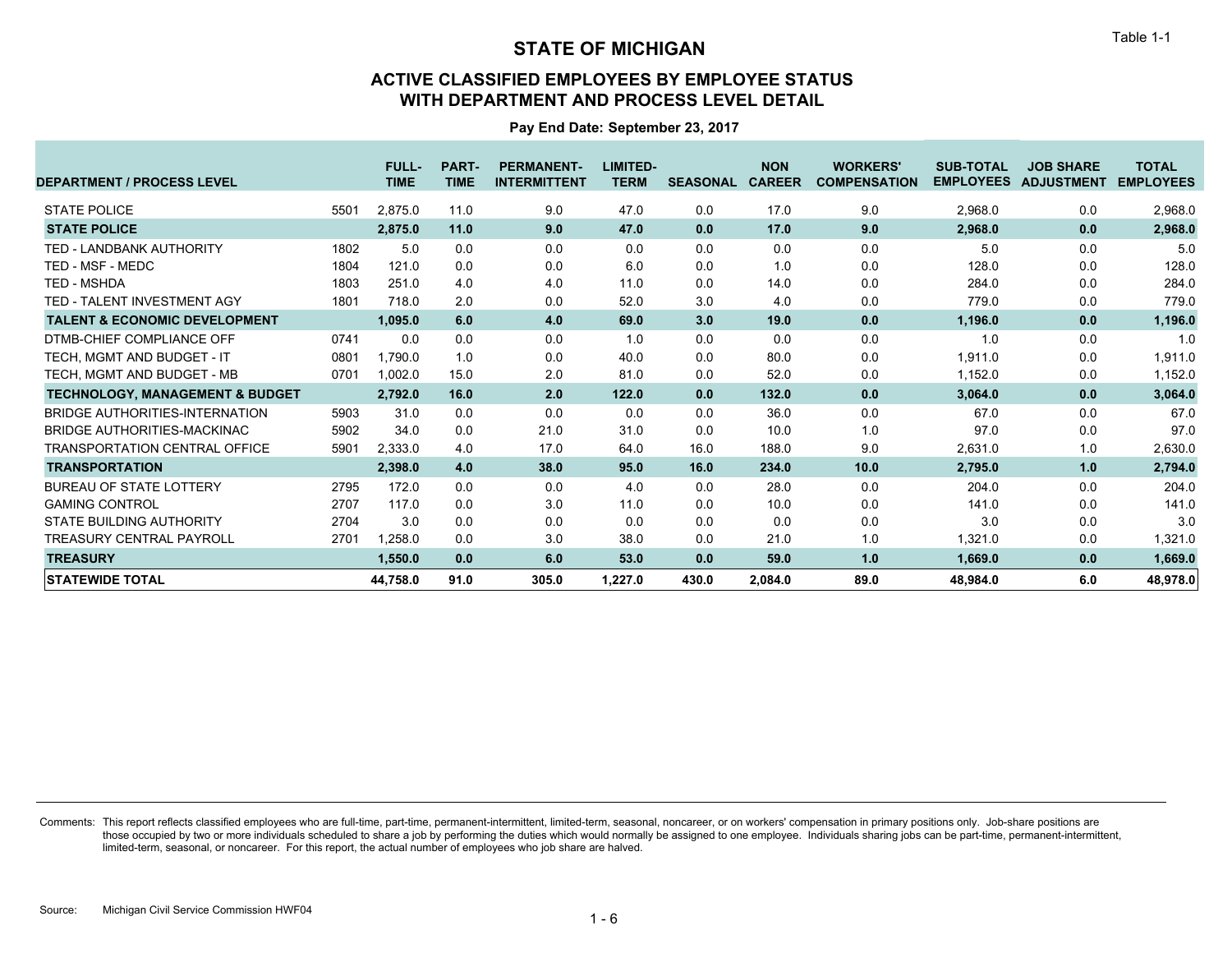### **FISCAL YEAR 2016-17 SUMMARY FULL-TIME EQUATED POSITION REPORT BY DEPARTMENT STATE OF MICHIGAN**

| <b>Department</b>                    |          | <b>Fiscal Year 2017</b><br>Appropriated<br><b>FTE Positions</b><br>(A) | <b>Fiscal Year 2017</b><br><b>Average FTE</b><br><b>Positions</b><br>(B) | <b>Fiscal Year 2016</b><br><b>Average FTE</b><br><b>Positions</b><br>(C) | <b>FY 2016 and</b><br>FY 2017<br><b>Difference</b><br>$(B - C)$ | FY 2017 Average<br>and Appropriated<br><b>Difference</b><br>$(B - A)$ |
|--------------------------------------|----------|------------------------------------------------------------------------|--------------------------------------------------------------------------|--------------------------------------------------------------------------|-----------------------------------------------------------------|-----------------------------------------------------------------------|
| <b>AGRICULTURE AND RURAL DVLPMNT</b> | Regular  | 473.0                                                                  | 422.5                                                                    | 401.6                                                                    | 20.9                                                            | $-50.5$                                                               |
|                                      | Overtime | 0.0                                                                    | 0.6                                                                      | 0.9                                                                      | $-0.3$                                                          | 0.6                                                                   |
|                                      | Total    | 473.0                                                                  | 423.1                                                                    | 402.5                                                                    | 20.5                                                            | $-49.9$                                                               |
| <b>ATTORNEY GENERAL</b>              | Regular  | 527.0                                                                  | 477.5                                                                    | 467.3                                                                    | 10.2                                                            | $-49.5$                                                               |
|                                      | Overtime | 0.0                                                                    | 0.1                                                                      | 0.2                                                                      | $-0.1$                                                          | 0.1                                                                   |
|                                      | Total    | 527.0                                                                  | 477.7                                                                    | 467.6                                                                    | 10.1                                                            | $-49.3$                                                               |
| <b>AUDITOR GENERAL</b>               | Regular  | 0.0                                                                    | 147.7                                                                    | 149.2                                                                    | $-1.5$                                                          | 147.7                                                                 |
|                                      | Overtime | 0.0                                                                    | 0.2                                                                      | 0.3                                                                      | 0.0                                                             | 0.2                                                                   |
|                                      | Total    | 0.0                                                                    | 147.9                                                                    | 149.4                                                                    | $-1.5$                                                          | 147.9                                                                 |
| <b>CIVIL RIGHTS</b>                  | Regular  | 129.0                                                                  | 82.3                                                                     | 90.3                                                                     | $-8.0$                                                          | $-46.7$                                                               |
|                                      | Overtime | 0.0                                                                    | 0.0                                                                      | 0.0                                                                      | 0.0                                                             | 0.0                                                                   |
|                                      | Total    | 129.0                                                                  | 82.3                                                                     | 90.3                                                                     | $-8.0$                                                          | $-46.7$                                                               |
| <b>CIVIL SERVICE COMMISSION</b>      | Regular  | 450.0                                                                  | 410.7                                                                    | 411.3                                                                    | $-0.6$                                                          | $-39.3$                                                               |
|                                      | Overtime | 0.0                                                                    | 1.5                                                                      | 1.4                                                                      | 0.1                                                             | 1.5                                                                   |
|                                      | Total    | 450.0                                                                  | 412.2                                                                    | 412.7                                                                    | $-0.5$                                                          | $-37.8$                                                               |
| <b>CORRECTIONS</b>                   | Regular  | 13,803.9                                                               | 12,218.4                                                                 | 12,583.3                                                                 | $-364.9$                                                        | $-1,585.5$                                                            |
|                                      | Overtime | 0.0                                                                    | 859.9                                                                    | 795.4                                                                    | 64.5                                                            | 859.9                                                                 |
|                                      | Total    | 13,803.9                                                               | 13,078.3                                                                 | 13,378.7                                                                 | $-300.4$                                                        | $-725.6$                                                              |
| <b>EDUCATION</b>                     | Regular  | 597.5                                                                  | 485.7                                                                    | 490.2                                                                    | $-4.4$                                                          | $-111.8$                                                              |
|                                      | Overtime | 0.0                                                                    | 0.9                                                                      | 0.5                                                                      | 0.4                                                             | 0.9                                                                   |
|                                      | Total    | 597.5                                                                  | 486.7                                                                    | 490.7                                                                    | $-4.0$                                                          | $-110.8$                                                              |

Comment: Regular FTEs are the number of full-time equated positions based on regular time pay codes (total regular employee hours worked divided by 80). Overtime FTEs are the number of full-time equated positions based on overtime pay codes (total ovetime hours worked divided by 80). Overtime FTEs are not appropriated as a separate category. Appropriated Position Figures are provided by DTMB, State Budget Office.

Michigan Civil Service Commission MPR-0160 Source:

Table 1-2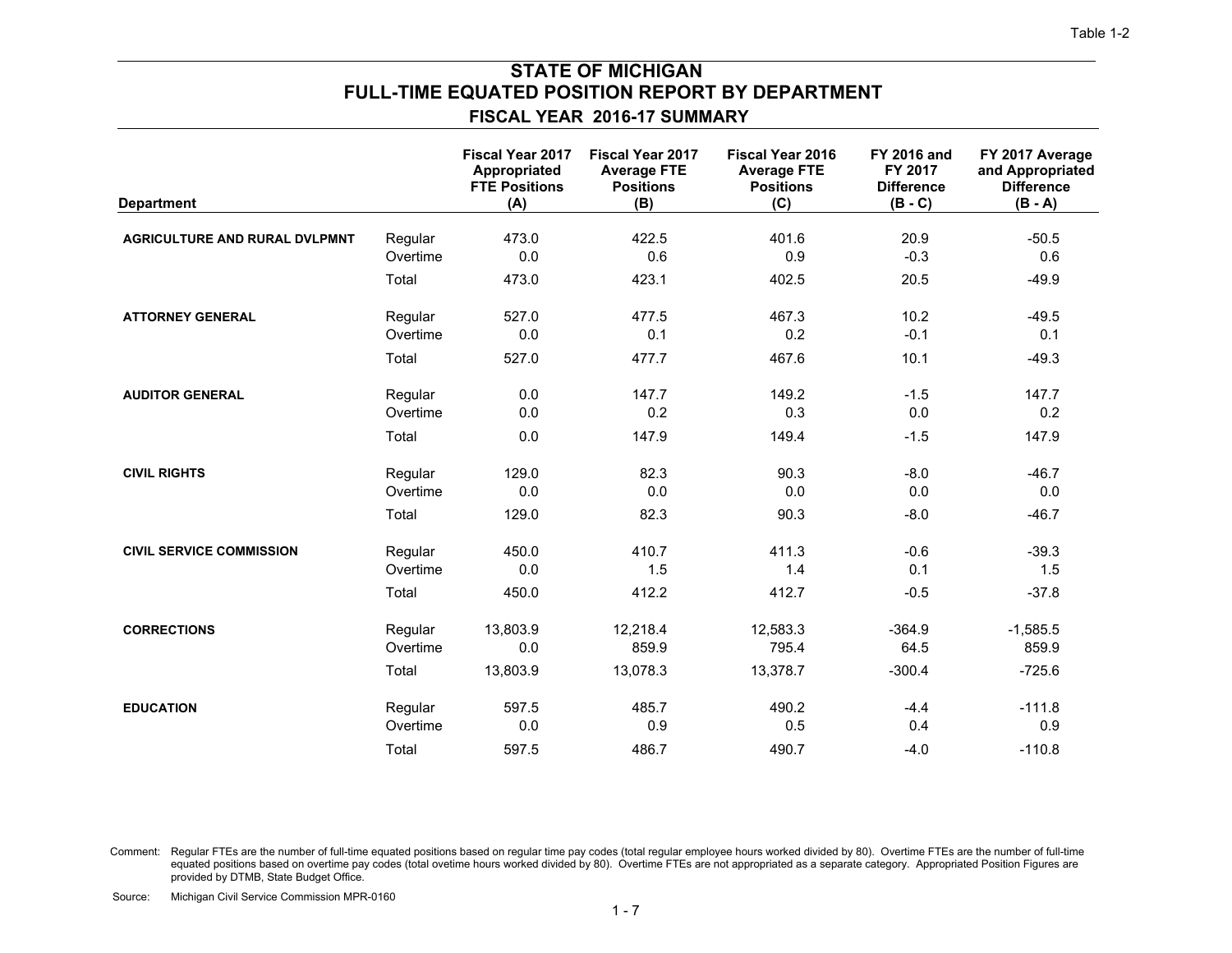### **FISCAL YEAR 2016-17 SUMMARY FULL-TIME EQUATED POSITION REPORT BY DEPARTMENT STATE OF MICHIGAN**

| <b>Department</b>                     |          | <b>Fiscal Year 2017</b><br>Appropriated<br><b>FTE Positions</b><br>(A) | <b>Fiscal Year 2017</b><br><b>Average FTE</b><br><b>Positions</b><br>(B) | <b>Fiscal Year 2016</b><br><b>Average FTE</b><br><b>Positions</b><br>(C) | <b>FY 2016 and</b><br>FY 2017<br><b>Difference</b><br>$(B - C)$ | FY 2017 Average<br>and Appropriated<br><b>Difference</b><br>$(B - A)$ |
|---------------------------------------|----------|------------------------------------------------------------------------|--------------------------------------------------------------------------|--------------------------------------------------------------------------|-----------------------------------------------------------------|-----------------------------------------------------------------------|
| <b>ENVIRONMENTAL QUALITY</b>          | Regular  | 1,232.0                                                                | 1,096.0                                                                  | 1,086.9                                                                  | 9.1                                                             | $-136.0$                                                              |
|                                       | Overtime | 0.0                                                                    | 4.2                                                                      | 8.8                                                                      | $-4.5$                                                          | 4.2                                                                   |
|                                       | Total    | 1,232.0                                                                | 1,100.2                                                                  | 1,095.7                                                                  | 4.5                                                             | $-131.8$                                                              |
| <b>EXECUTIVE OFFICE</b>               | Regular  | 74.2                                                                   | 55.8                                                                     | 54.5                                                                     | 1.4                                                             | $-18.4$                                                               |
|                                       | Overtime | 0.0                                                                    | 0.0                                                                      | 0.0                                                                      | 0.0                                                             | 0.0                                                                   |
|                                       | Total    | 74.2                                                                   | 55.8                                                                     | 54.5                                                                     | 1.4                                                             | $-18.4$                                                               |
| <b>INSURANCE AND FINANCIAL SERV</b>   | Regular  | 336.5                                                                  | 290.4                                                                    | 299.8                                                                    | $-9.4$                                                          | $-46.1$                                                               |
|                                       | Overtime | 0.0                                                                    | 0.2                                                                      | 0.2                                                                      | 0.0                                                             | 0.2                                                                   |
|                                       | Total    | 336.5                                                                  | 290.6                                                                    | 300.0                                                                    | $-9.4$                                                          | $-45.9$                                                               |
| <b>LICENSING AND REGULATORY AFF</b>   | Regular  | 2,170.3                                                                | 1.874.5                                                                  | 1,864.6                                                                  | 9.9                                                             | $-295.8$                                                              |
|                                       | Overtime | 0.0                                                                    | 4.8                                                                      | 4.7                                                                      | 0.0                                                             | 4.8                                                                   |
|                                       | Total    | 2,170.3                                                                | 1,879.2                                                                  | 1,869.3                                                                  | 9.9                                                             | $-291.1$                                                              |
| <b>MDHHS - COMMUNITY HEALTH</b>       | Regular  | 3,741.1                                                                | 3.111.1                                                                  | 3,072.6                                                                  | 38.5                                                            | $-630.0$                                                              |
|                                       | Overtime | 0.0                                                                    | 250.4                                                                    | 228.7                                                                    | 21.6                                                            | 250.4                                                                 |
|                                       | Total    | 3,741.1                                                                | 3,361.5                                                                  | 3,301.3                                                                  | 60.1                                                            | $-379.6$                                                              |
| <b>MDHHS - HUMAN SERVICES</b>         | Regular  | 11,823.4                                                               | 10,614.0                                                                 | 10,554.9                                                                 | 59.1                                                            | $-1,209.4$                                                            |
|                                       | Overtime | 0.0                                                                    | 81.1                                                                     | 82.6                                                                     | $-1.6$                                                          | 81.1                                                                  |
|                                       | Total    | 11,823.4                                                               | 10,695.1                                                                 | 10,637.5                                                                 | 57.5                                                            | $-1,128.3$                                                            |
| <b>MILITARY &amp; VETERAN AFFAIRS</b> | Regular  | 898.5                                                                  | 711.1                                                                    | 725.1                                                                    | $-14.0$                                                         | $-187.4$                                                              |
|                                       | Overtime | 0.0                                                                    | 29.2                                                                     | 29.0                                                                     | 0.2                                                             | 29.2                                                                  |
|                                       | Total    | 898.5                                                                  | 740.3                                                                    | 754.1                                                                    | $-13.8$                                                         | $-158.2$                                                              |
| <b>NATURAL RESOURCES</b>              | Regular  | 2.236.8                                                                | 2,100.8                                                                  | 2,092.1                                                                  | 8.7                                                             | $-136.0$                                                              |
|                                       | Overtime | 0.0                                                                    | 33.3                                                                     | 33.4                                                                     | $-0.1$                                                          | 33.3                                                                  |
|                                       | Total    | 2,236.8                                                                | 2,134.0                                                                  | 2,125.5                                                                  | 8.5                                                             | $-102.8$                                                              |

Comment: Regular FTEs are the number of full-time equated positions based on regular time pay codes (total regular employee hours worked divided by 80). Overtime FTEs are the number of full-time equated positions based on overtime pay codes (total ovetime hours worked divided by 80). Overtime FTEs are not appropriated as a separate category. Appropriated Position Figures are provided by DTMB, State Budget Office.

Michigan Civil Service Commission MPR-0160 Source: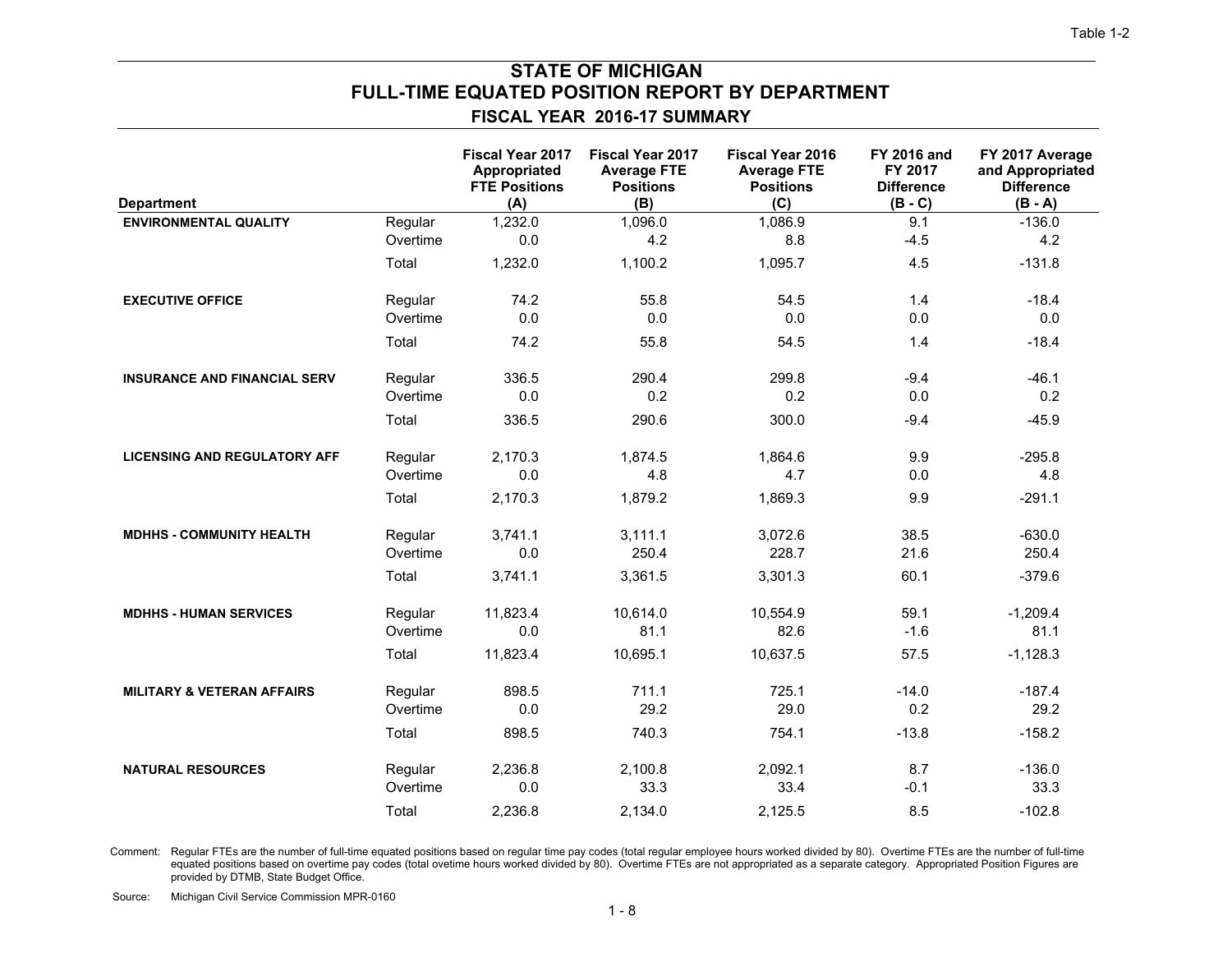# **FULL-TIME EQUATED POSITION REPORT BY DEPARTMENT STATE OF MICHIGAN**

#### **FISCAL YEAR 2016-17 SUMMARY**

| <b>Department</b>                        |              | Fiscal Year 2017<br>Appropriated<br><b>FTE Positions</b><br>(A) | Fiscal Year 2017<br><b>Average FTE</b><br><b>Positions</b><br>(B) | <b>Fiscal Year 2016</b><br><b>Average FTE</b><br><b>Positions</b><br>(C) | <b>FY 2016 and</b><br>FY 2017<br><b>Difference</b><br>$(B - C)$ | FY 2017 Average<br>and Appropriated<br><b>Difference</b><br>$(B - A)$ |
|------------------------------------------|--------------|-----------------------------------------------------------------|-------------------------------------------------------------------|--------------------------------------------------------------------------|-----------------------------------------------------------------|-----------------------------------------------------------------------|
| <b>STATE</b>                             | Regular      | 1,587.0                                                         | 1,384.7                                                           | 1,413.4                                                                  | $-28.7$                                                         | $-202.3$                                                              |
|                                          | Overtime     | 0.0                                                             | 18.7                                                              | 12.2                                                                     | 6.4                                                             | 18.7                                                                  |
|                                          | Total        | 1,587.0                                                         | 1,403.4                                                           | 1,425.6                                                                  | $-22.2$                                                         | $-183.6$                                                              |
| <b>STATE POLICE</b>                      | Regular      | 3,226.0                                                         | 2,817.1                                                           | 2,722.3                                                                  | 94.8                                                            | $-408.9$                                                              |
|                                          | Overtime     | 0.0                                                             | 212.6                                                             | 200.2                                                                    | 12.4                                                            | 212.6                                                                 |
|                                          | Total        | 3,226.0                                                         | 3,029.7                                                           | 2,922.5                                                                  | 107.2                                                           | $-196.3$                                                              |
| <b>TALENT &amp; ECONOMIC DEVELOPMENT</b> | Regular      | 1,609.0                                                         | 1,173.2                                                           | 1,202.0                                                                  | $-28.8$                                                         | $-435.8$                                                              |
|                                          | Overtime     | 0.0                                                             | 3.5                                                               | 1.0                                                                      | 2.5                                                             | 3.5                                                                   |
|                                          | Total        | 1,609.0                                                         | 1,176.7                                                           | 1,203.0                                                                  | $-26.3$                                                         | $-432.3$                                                              |
| TECH, MGMT AND BUDGET                    | Regular      | 2,427.0                                                         | 2,890.8                                                           | 2,820.7                                                                  | 70.1                                                            | 463.8                                                                 |
|                                          | Overtime     | 0.0                                                             | 34.2                                                              | 37.0                                                                     | $-2.8$                                                          | 34.2                                                                  |
|                                          | Total        | 2,427.0                                                         | 2,925.1                                                           | 2,857.7                                                                  | 67.3                                                            | 498.1                                                                 |
| <b>TRANSPORTATION</b>                    | Regular      | 2,912.3                                                         | 2,639.1                                                           | 2,656.4                                                                  | $-17.3$                                                         | $-273.2$                                                              |
|                                          | Overtime     | 0.0                                                             | 113.1                                                             | 117.7                                                                    | $-4.6$                                                          | 113.1                                                                 |
|                                          | Total        | 2,912.3                                                         | 2,752.2                                                           | 2,774.1                                                                  | $-21.9$                                                         | $-160.1$                                                              |
| <b>TREASURY</b>                          | Regular      | 1,906.5                                                         | 1,604.4                                                           | 1,625.4                                                                  | $-21.0$                                                         | $-302.1$                                                              |
|                                          | Overtime     | 0.0                                                             | 11.0                                                              | 16.2                                                                     | $-5.2$                                                          | 11.0                                                                  |
|                                          | Total        | 1,906.5                                                         | 1,615.4                                                           | 1,641.6                                                                  | $-26.2$                                                         | $-291.1$                                                              |
| <b>STATEWIDE TOTALS</b>                  | Regular      | 52,161.0                                                        | 46,607.9                                                          | 46,783.9                                                                 | $-176.0$                                                        | $-5,553.1$                                                            |
|                                          | Overtime     | 0.0                                                             | 1,659.4                                                           | 1,570.4                                                                  | 89.0                                                            | 1,659.4                                                               |
|                                          | <b>Total</b> | 52,161.0                                                        | 48,267.3                                                          | 48,354.3                                                                 | $-87.0$                                                         | $-3,893.7$                                                            |

Comment: Regular FTEs are the number of full-time equated positions based on regular time pay codes (total regular employee hours worked divided by 80). Overtime FTEs are the number of full-time equated positions based on overtime pay codes (total ovetime hours worked divided by 80). Overtime FTEs are not appropriated as a separate category. Appropriated Position Figures are provided by DTMB, State Budget Office.

Source: Michigan Civil Service Commission MPR-0160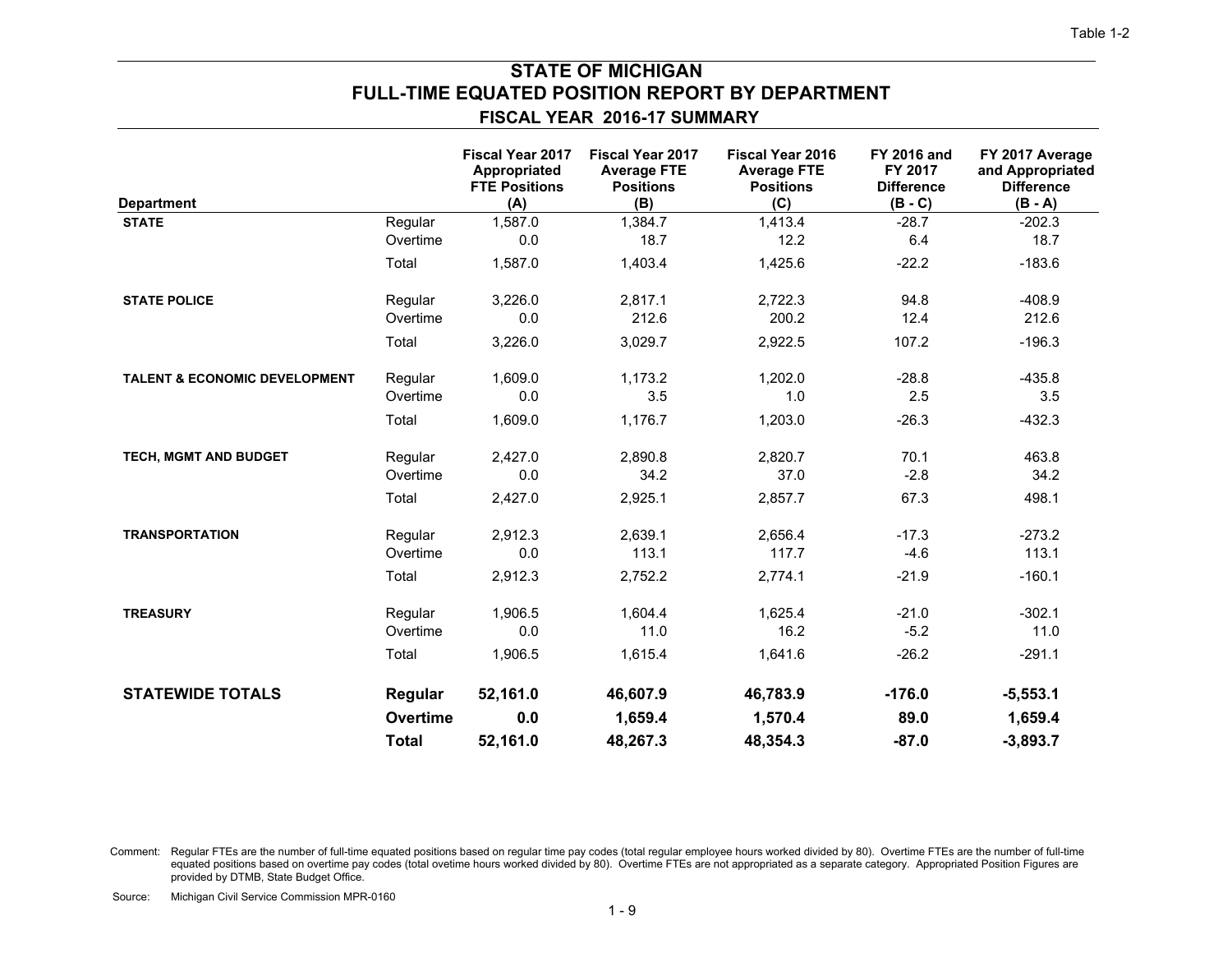## **NUMBER AND PERCENT OF ACTIVE CLASSIFIED EMPLOYEES BY DEPARTMENT PRIOR AND CURRENT FISCAL YEARS**

|                                           |                  | 2015-2016                         | 2016-2017        |                                   |  |
|-------------------------------------------|------------------|-----------------------------------|------------------|-----------------------------------|--|
|                                           |                  | <b>Percent of</b>                 |                  | <b>Percent of</b>                 |  |
|                                           | <b>Number of</b> | <b>Total</b><br><b>Classified</b> | <b>Number of</b> | <b>Total</b><br><b>Classified</b> |  |
| <b>Department</b>                         | <b>Employees</b> | <b>Employees</b>                  | <b>Employees</b> | <b>Employees</b>                  |  |
| AGRICULTURE AND RURAL DVLPMNT             | 430.0            | 0.9%                              | 459.0            | 0.9%                              |  |
| <b>ATTORNEY GENERAL</b>                   | 482.0            | 1.0%                              | 500.0            | 1.0%                              |  |
| <b>AUDITOR GENERAL</b>                    | 158.0            | 0.3%                              | 140.0            | 0.3%                              |  |
| <b>CIVIL RIGHTS</b>                       | 88.0             | 0.2%                              | 84.0             | 0.2%                              |  |
| CIVIL SERVICE COMMISSION                  | 430.0            | 0.9%                              | 449.0            | 0.9%                              |  |
| <b>CORRECTIONS</b>                        | 12,307.0         | 25.3 %                            | 12,309.5         | 25.1 %                            |  |
| <b>EDUCATION</b>                          | 515.0            | 1.1%                              | 521.0            | 1.1%                              |  |
| <b>ENVIRONMENTAL QUALITY</b>              | 1,135.5          | 2.3%                              | 1,157.5          | 2.4 %                             |  |
| <b>EXECUTIVE OFFICE</b>                   | 59.0             | 0.1%                              | 60.0             | 0.1%                              |  |
| <b>INSURANCE AND FINANCIAL SERV</b>       | 305.0            | 0.6%                              | 301.0            | 0.6%                              |  |
| <b>LICENSING &amp; REGULATORY AFFAIRS</b> | 1,954.0          | 4.0%                              | 1,961.0          | 4.0%                              |  |
| MDHHS-COMMUNITY HEALTH                    | 3,169.0          | 6.5%                              | 3,216.0          | 6.6%                              |  |
| <b>MDHHS-HUMAN SERVICES</b>               | 10,859.0         | 22.3 %                            | 10,958.5         | 22.4 %                            |  |
| <b>MILITARY &amp; VETERAN AFFAIRS</b>     | 758.5            | 1.6 %                             | 780.5            | 1.6%                              |  |
| <b>NATURAL RESOURCES</b>                  | 2,837.0          | 5.8%                              | 2,860.0          | 5.8%                              |  |
| <b>STATE</b>                              | 1,541.0          | 3.2%                              | 1,530.0          | 3.1%                              |  |
| <b>STATE POLICE</b>                       | 2,908.0          | 6.0%                              | 2,968.0          | 6.1%                              |  |
| TALENT & ECONOMIC DEVELOPMENT             | 1,236.0          | 2.5%                              | 1,196.0          | 2.4%                              |  |
| TECHNOLOGY, MANAGEMENT & BUDGET           | 2,977.0          | 6.1%                              | 3,064.0          | 6.3%                              |  |
| <b>TRANSPORTATION</b>                     | 2,764.0          | 5.7 %                             | 2,794.0          | 5.7%                              |  |
| <b>TREASURY</b>                           | 1,691.0          | 3.5%                              | 1,669.0          | 3.4 %                             |  |
| <b>TOTAL:</b>                             | 48,604.0         | 100.0%                            | 48,978.0         | 100.0%                            |  |

Comments: This report reflects classified employees who are full-time, part-time, permanent-intermittent, limited-term, seasonal, noncareer, or on workers' compensation in primary positions only. Job-share positions are those occupied by two or more individuals scheduled to share a job by performing the duties which would normally be assigned to one employee. Individuals sharing jobs can be part-time, permanent-intermittent, limited-term, seasonal, noncareer, or on workers' compensation. For this report, the actual number of employees who job share are halved.

Statewide, the number of classified employees increased by 374 from September 24, 2016 to September 23, 2017.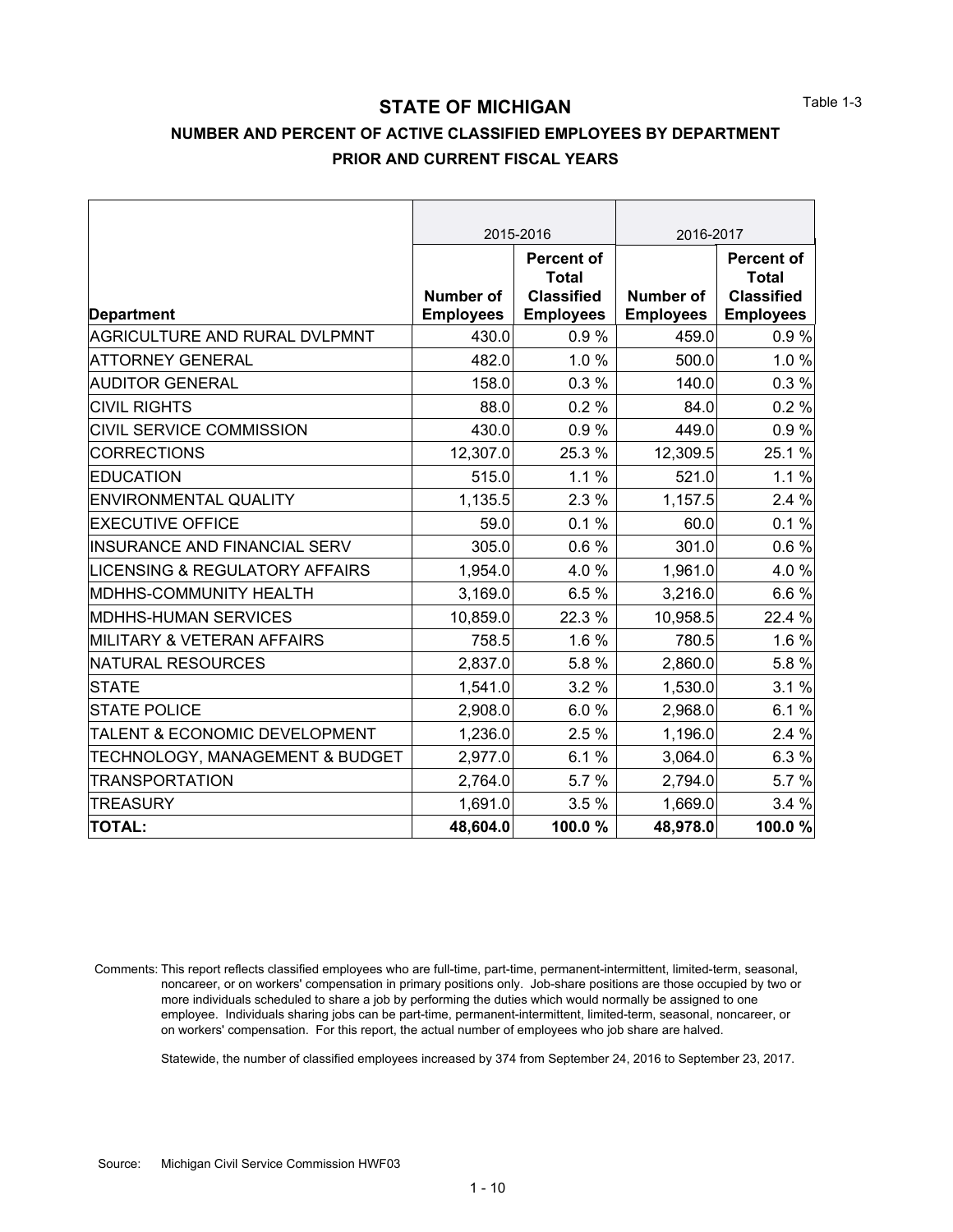Graph 1-3

#### **STATE OF MICHIGAN BREAKDOWN OF ACTIVE CLASSIFIED EMPLOYMENT AVERAGES-STATEWIDE FISCAL YEARS 2007-08 and 2016-17 COMPARED**



Comments: Statewide, average classified employment decreased by 3,975 positions (8.5%) from FY 2007-08 to FY 2016-17. Beginning in FY 2011-12, this report reflects classified employees who are full-time, part-time, permanent-intermittent, limited-term, seasonal, noncareer, or on workers' compensation in primary positions only, except for the following noncareer appointments: STUDENT ASSISTANT-E, TRANSPORTATION AIDE-E, and STATE WORKER. As of September 23, 2017 these positions represent 90.3% of all noncareer appointments. Job-share positions are those occupied by two or more individuals scheduled to share a job by performing the duties which would normally be assigned to one employee. For this report, the number of employees who job share is halved.

Source: Michigan Civil Service Commission HWF09